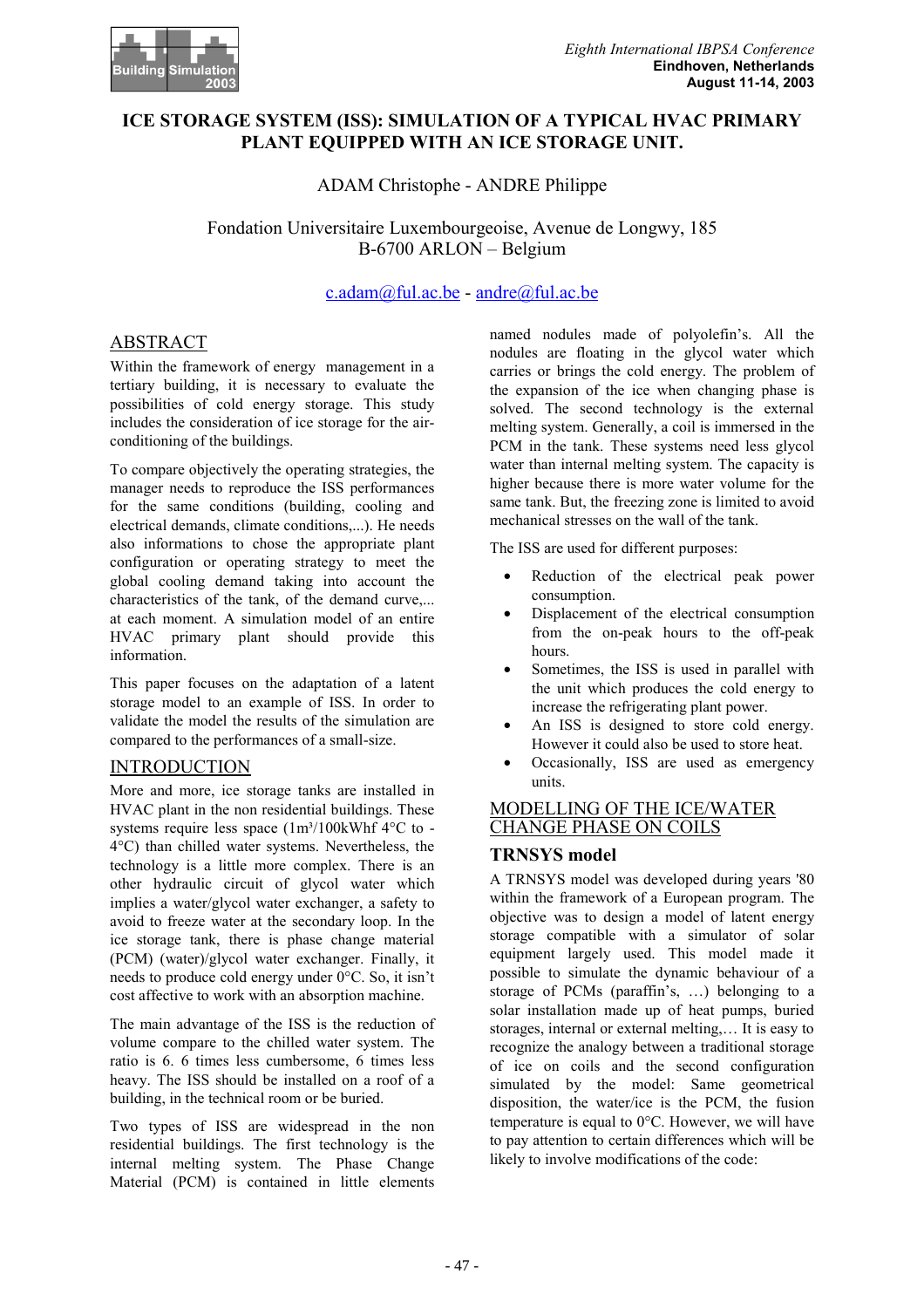The transition interval between the solid phase and the liquid phase is null<sup>1</sup>:

$$
T_{ml} = T_{fusion} = T_{m2}
$$

The cold energy to store has a mathematical negative value.

#### **Geometrical description**

The model of energy storage is able to simulate the dynamic behaviour of two types of storage. In the first configuration, the PCM is contained in cylinders and the coolant runs out around these cylinders (Figure 1).



*Figure 1 External melting* 



*Figure 2 Internal melting* 

In the second, are pipes in which the coolant runs out are plunged in a tank containing the PCM (Figure 2). In this study, we will limit ourselves to the second form of storage: the storage of PCM (ice/water) on coils (internal melting case).

#### **The enthalpy equation**

l

The increase during the time of the quantity of energy contained in an arbitrary element of volume *V* (fixed in space) is equal to the assessment of the heat flows having crossed *V* through its surface *A*, if no external work applies to *V* and if no internal source of energy is considered. Moreover, while also considering that pressure is independent of time (absence of movement), we find the following equation:

$$
\frac{d}{dt}\int_{V} \rho \cdot u(T) \cdot dV = \int_{A} \lambda \cdot grad(T) \cdot \overline{n} \cdot dA \tag{1}
$$

where  $n$  is the outgoing unit vector perpendicular to surface *A*. We will note that this relation does not take into account the interface of the phase change. To introduce this significant concept into our model, we make the assumption that the phase change temperature isn't exactly 0°C but is a restricted temperature range (around the melting point). We define the limits of this range:

- Lower fusion temperature  $T_{ml}$
- Higher fusion temperature  $T_{m2}$

 $\sqrt{ }$ 

The definition of energy (specific enthalpy) is given according to the temperature:

$$
T < T_{m1} : u(T) = c_{p,s} \cdot T
$$
  
\n
$$
T_{m1} < T < T_{m2} : u(T) = c_{p,l} \cdot T + \frac{r_s (T - T_{m1})}{T_{m2} - T_{m1}}
$$
  
\n
$$
T_{m2} < T : u(T) = c_{p,l} \cdot T + r_s
$$
 (2)

where  $c_{p,l}$  and  $c_{p,s}$  are respectively specific heats (at constant volume) of water in the liquid state and the solid state, *rs* the latent heat of fusion.

Finally, for the convenience of the presentation and the ease of mathematical handling, the concepts of enthalpy and temperature will be put in adimensional form:

$$
u \rightarrow H(T) = \frac{u(T) - u(T_{m1})}{r_s}
$$
 (3)

$$
T \rightarrow Q(T) = \begin{cases} \frac{c_{p,s}(T - T_{m1})}{r_s} & \text{if } T < T_{m1} \\ \frac{c_{p,l}(T - T_{m1})}{r_s} & \text{if } T > T_{m1} \end{cases}
$$
(4)

In these adimensional concepts, the real temperature (expressed in  ${}^{\circ}$ C or K) is the parameter which will enable to follow the evolution of the phase change. To each value of the temperature corresponds a point in the graph of Figure 3.



*Figure 3 Relation between the enthalpy without dimension and the temperature without dimension.* 

<sup>1</sup> The model developed in the years ' 80 simulated the phase shift of MCP such as paraffin's. Indeed, sometimes, this kind of materials presents a melting point which is not narrow but wide on a "zone of temperature". For example, the phase change (liquid-solid) of the medicinal paraffin is carried out between 40°C and 44°C.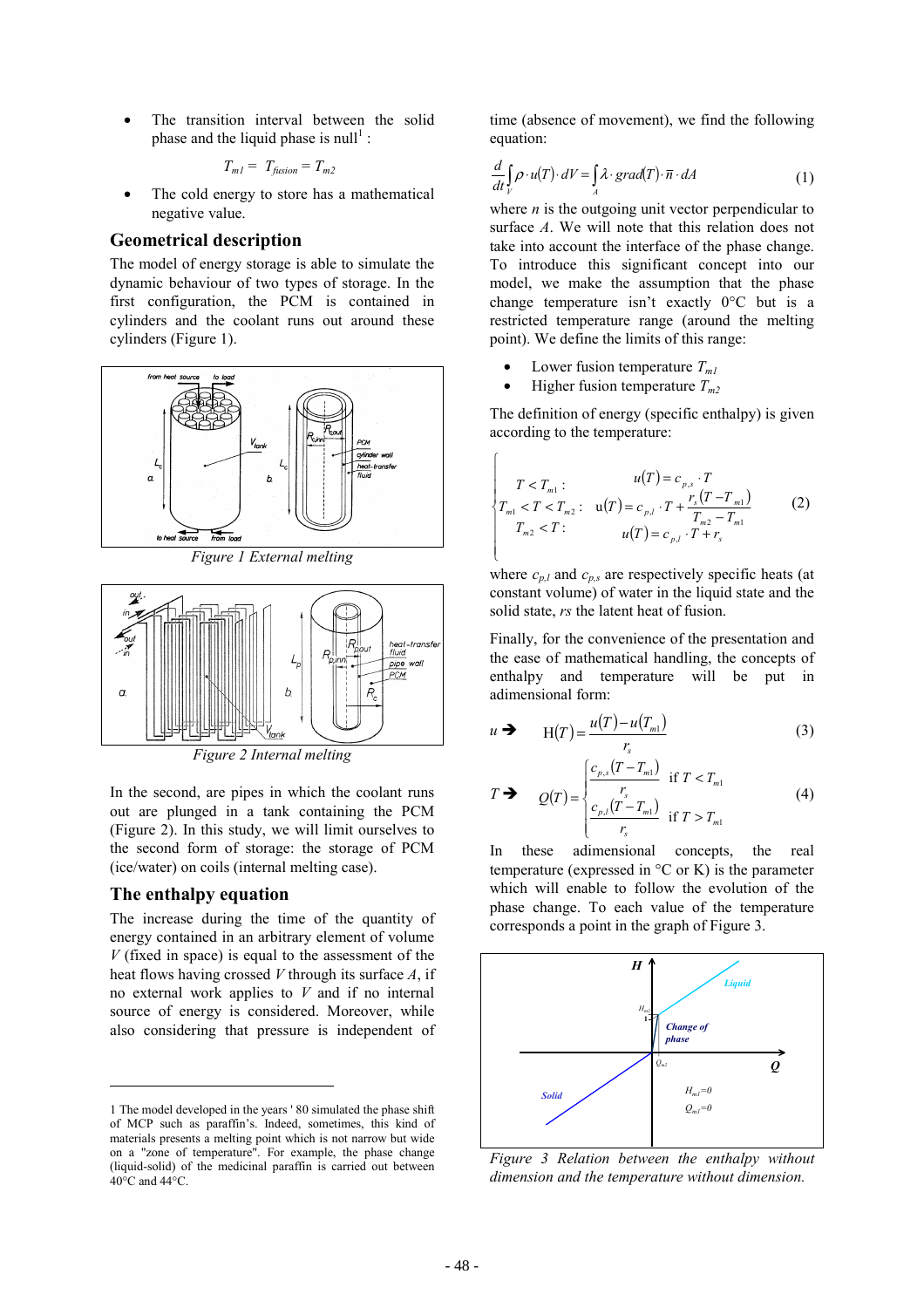Equation (4) could be simplified. The change of state will be modelled primarily by the variation in temperature of the PCM. This mathematical formulation will be easier in order to describe the problem involved by the moving boundary.

### **TRNSYS implementation: Type166.for**

Thanks to the modularity of the program TRNSYS [14], the model could be implemented as a subroutine in language FORTRAN. Type 166 was developed for version TRNSYS 15. TRNSYS interface requires the definition of inputs, parameters and outputs.

### SIMULATION AND EXPERIMENT

### **Validation of design performances**

Before speaking about a model integrating the equipments characterizing a complete installation HVAC (chiller, pipes, building, …), it is preferable to evaluate, even to validate, the model which we have just developed. Therefore, we will try to reproduce the performances announced by a manufacturer of ice storage. We will reproduce the assumed experimental conditions of the tests. We will try to reproduce the discharge curves of the storage as given by the manufacturer. These are the tests for which we have a maximum of information.

With the aim of approaching the reality, we will consider an existing ice storage. We will be interested in the family of storages of ice "CALMAC" because those present a similar technology to that which we modelled. The system with accumulation of ice includes:

- An insulated tank full of water (in polyethylene)
- An internal heat exchanger supplied with glycol water (in polyethylene)

The exchanger is a series of horizontal layers. Each level consists of two polyethylene pipes spirally curved. These two pipes are laid out to create a counter-flow exchanger. Two collectors (supply and return) connect the different levels. They are vertical pipes of larger section.

When we explore the table of the design characteristics of the manufacturer, we notice that this one proposes a type of storage compatible with future application developed below. Indeed, type 1190 is characterized by:

- Total capacity of 670 kWh
- Maximum discharge power of about 200 kW

To realise an simulation of this storage unit, it is necessary to define a series of parameters (Table 1).

As regards the physical and chemical parameters of materials and fluids used, we referred to articles

and publications to identify the required values. As regards the other parameters (geometrical, …), we referred to photographs, plans of tanks, data of manufacturer exchanged by mails with the manufacturer. We also made certain assumptions allowing us to determine certain parameters as the number of pipes and their length. The most significant assumptions are as follows:

- Conservation of the total heat-transferring surface between water and glycol water,
- Each pipe is connected at the top and at the bottom of storage  $(L_p =$  Height of the tank).

| Parameters<br>- Inputs        | <b>TRNSYS Units</b>             | Parameters<br>- Inputs          | <b>TRNSYS Units</b>           |
|-------------------------------|---------------------------------|---------------------------------|-------------------------------|
| $\lambda_f$                   | 2.304 kJ/h.m.°C                 | $\lambda_{\rm w}$               | 1.26 kJ/h.m.°C                |
| $\eta_{\scriptscriptstyle f}$ | 2.35 kg/h.m                     | $\rho_{\scriptscriptstyle\! f}$ | $1036 \text{ kg/m}^3$         |
| $T_{env}$                     | $21^{\circ}$ C                  | $c_{p,f}$                       | 3.87 kJ/kg.°C                 |
| $\mathcal{D}$                 | $917 \text{ kg/m}^3$            | $T_{\mathfrak s\mathfrak t}$    | -4 °C                         |
| $c_{p,s}$                     | $2.04$ kJ/kg. $°C$              | U                               | 8.002 kJ/h.m <sup>2</sup> .°C |
| $C_{p,l}$                     | 4.21 kJ/kg.°C                   | $N_p$                           | 2056                          |
| $\lambda_{\rm s}$             | $8.1 \text{ kJ/h.m.}^{\circ}$ C | $L_p$                           | $2.222 \text{ m}$             |
| $\lambda_{t}$                 | $5.058$ kJ/h.m. $°C$            | $V_{\text{tank}}$               | $6.336 \; \mathrm{m}^3$       |
| $\lambda_{l}$                 | $2.016$ kJ/h.m. $\degree$ C     | $A_{\text{tank}}$               | $25.63 \text{ m}^2$           |
| $T_{ml}$                      | $0^{\circ}C$                    | $R_{p,inn}$                     | $0.00635$ m                   |
| $T_{m2}$                      | $0^{\circ}C$                    | $R_{p,out}$                     | 0.007938 m                    |
| $r_{s}$                       | 333.3 kJ/kg                     | $\boldsymbol{M}$                | 50                            |
| $\rho_{\scriptscriptstyle W}$ | 920 kg/ $m3$                    | $\boldsymbol{N}$                | 10                            |
| $c_{p,w}$                     | $2.3$ kJ/kg. $\degree$ C        | Fr                              |                               |

*Table 1 Parameters and inputs of the model(validation of design performances)* 

To reproduce the results of the tests, certain data are missing. We are limited to the reproduction of the discharge curves provided by the manufacturer. Moreover, For the realization of the layouts of the curves, the manufacturer introduced two parameters: a correction factor and an overlap factor. However, we will try the exercise.

An example of results diagram is given on Figure 4. If we compare hour per hour the results of the "manufacturer" tests with our results, we notice a certain difference. Our curves seem more linear (at the beginning of discharge). The developed power is slightly decreasing with the time. We calculated the relative errors. We will notice simply that the relative error on the model varies between 0.09% and 73.25%. The absolute maximum error is at the beginning of each discharge. Taking into account the inaccuracies related to the ignorance of the conditions of the tests, we can affirm that with an average relative error of 18.29%, our model is not far from reality.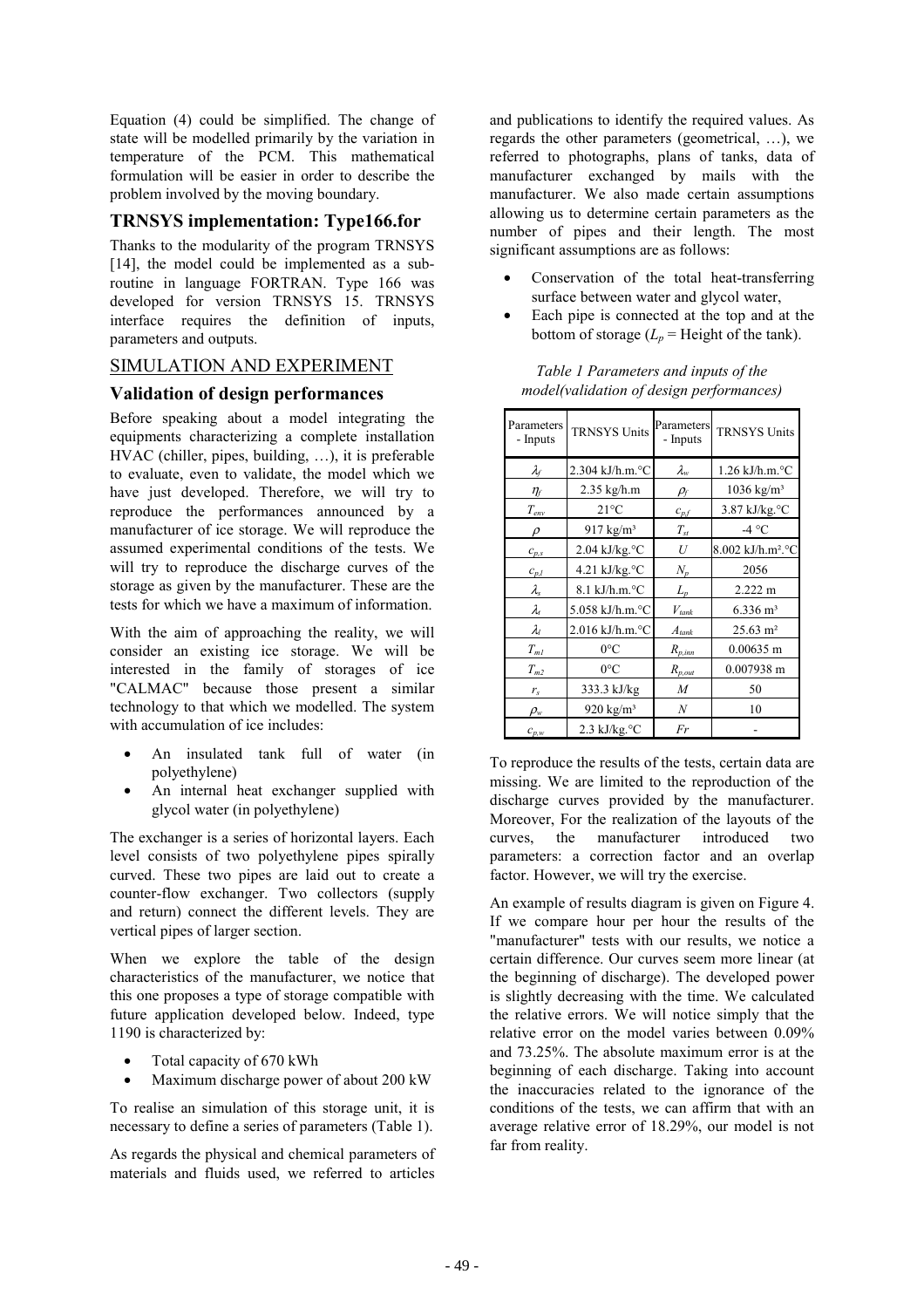

*Figure 4 Simulated and manufacture data discharging curve* 

### **Experimental validation**

After having carried out a validation on the basis of data manufacturer, it's important to validate the model with experimental results. A small-size test bench has been built to reproduce the experimental conditions. It has been added to an existing HVAC plant of an experimental building devoted to fog production located on FUL campus. The test bench is composed of:

- A reversible heat-pump (1 Maneurop MTZ28 compressor - R404a)
- An external static air exchanger (Evaporator or condenser)
- A chilled water tank of 500 litres (cooling by the reversible heat-pump or by the ISS)
- A hot water tank of 1000 litres (heating by the heat-pump or by the solar collectors)
- A small-size ice storage tank of 10 kWh (internal melting)
- 5 distribution circuits to climate the building (offices, buffer, test chamber floor, test chamber ceiling and AHU coils)

On the other side of this system, there is a 300 litres water tank devoted to fog production. It is heated by the solar collectors or by a electrical resistance.

The acquisition system is composed of:

- 2 immerged temperature sensors (supply and return glycol water temperature)
- 1 volumetric flow rate (return flow rate)

To validate the model, we will try to reproduce the behaviour of the ice storage tank in charging mode. The inputs of the simulation are the flow rate and the supply temperature of glycol water. The output is the return temperature. The stored energy is not measured. The new parameters of the model are not the same as the design validation. The characteristics of tank and the internal heat exchanger are different. The new parameters are shown on Table 2.

Figure 6 shows the results of the experimental validation. On the top of the figure, the temperatures and the energy are represented. During the liquid phase, the simulated curve and the measured curve are the same. During the first part of the transition phase, a deviation of the simulated return temperature is observed. The relative error between the simulated and the measured values is about 170%, this represents only 1.3°C. Next, when a greater part of ice is done, the model is good. The two temperature curves are the same. The simulated energy curve is compatible with the capacity of the ice storage tank. From 17°C to 0°C, the tank has stored about 9 kWh of cooling energy.

| Parameters<br>- Inputs        | <b>TRNSYS Units</b>                   | Parameters<br>- Inputs | <b>TRNSYS Units</b>           |
|-------------------------------|---------------------------------------|------------------------|-------------------------------|
| $\lambda_{\text{f}}$          | $2.304$ kJ/h.m. $\degree$ C           | $\lambda_{\rm w}$      | $1.152$ kJ/h.m. $\degree$ C   |
| $\eta_{\scriptscriptstyle f}$ | $2.35$ kg/h.m                         | Рf                     | $1036 \text{ kg/m}^3$         |
| $T_{\it env}$                 | $21^{\circ}$ C                        | $C_{p,f}$              | 3.84 kJ/kg.°C                 |
| $\mathcal{D}$                 | 917 $kg/m3$                           | $T_{\rm st}$           | $17^{\circ}$ C                |
| $c_{p,s}$                     | $2.04$ kJ/kg. $\degree$ C             | U                      | 5.672 kJ/h.m <sup>2</sup> .°C |
| $C_{p,l}$                     | 4.21 kJ/kg. $\rm ^{\circ}C$           | $N_p$                  | 24                            |
| $\lambda_{\rm s}$             | $8.1 \text{ kJ/h.m.}^{\circ}\text{C}$ | $L_p$                  | 7 <sub>m</sub>                |
| $\lambda_{t}$                 | $0.25$ kJ/h.m. $°C$                   | $V_{\mathit{tank}}$    | $0.265 \; \mathrm{m}^3$       |
| $\lambda_l$                   | $2.013$ kJ/h.m. $\degree$ C           | $A_{\text{tank}}$      | $2.373 \text{ m}^2$           |
| $T_{\mathit{m}1}$             | $-2$ °C                               | $R_{p,inn}$            | $0.0004$ m                    |
| $T_{m2}$                      | $-0.5$ °C                             | $R_{p,out}$            | $0.0005$ m                    |
| $r_{\rm s}$                   | 333.3 kJ/kg                           | $\boldsymbol{M}$       | 3                             |
| $\rho_{\scriptscriptstyle W}$ | 1260 $kg/m3$                          | N                      | 40                            |
| $c_{p,w}$                     | $2.09$ kJ/kg. $°C$                    | Fr                     | 0.7                           |

*Table 2 Parameters and inputs of the model(validation of experimental performances)*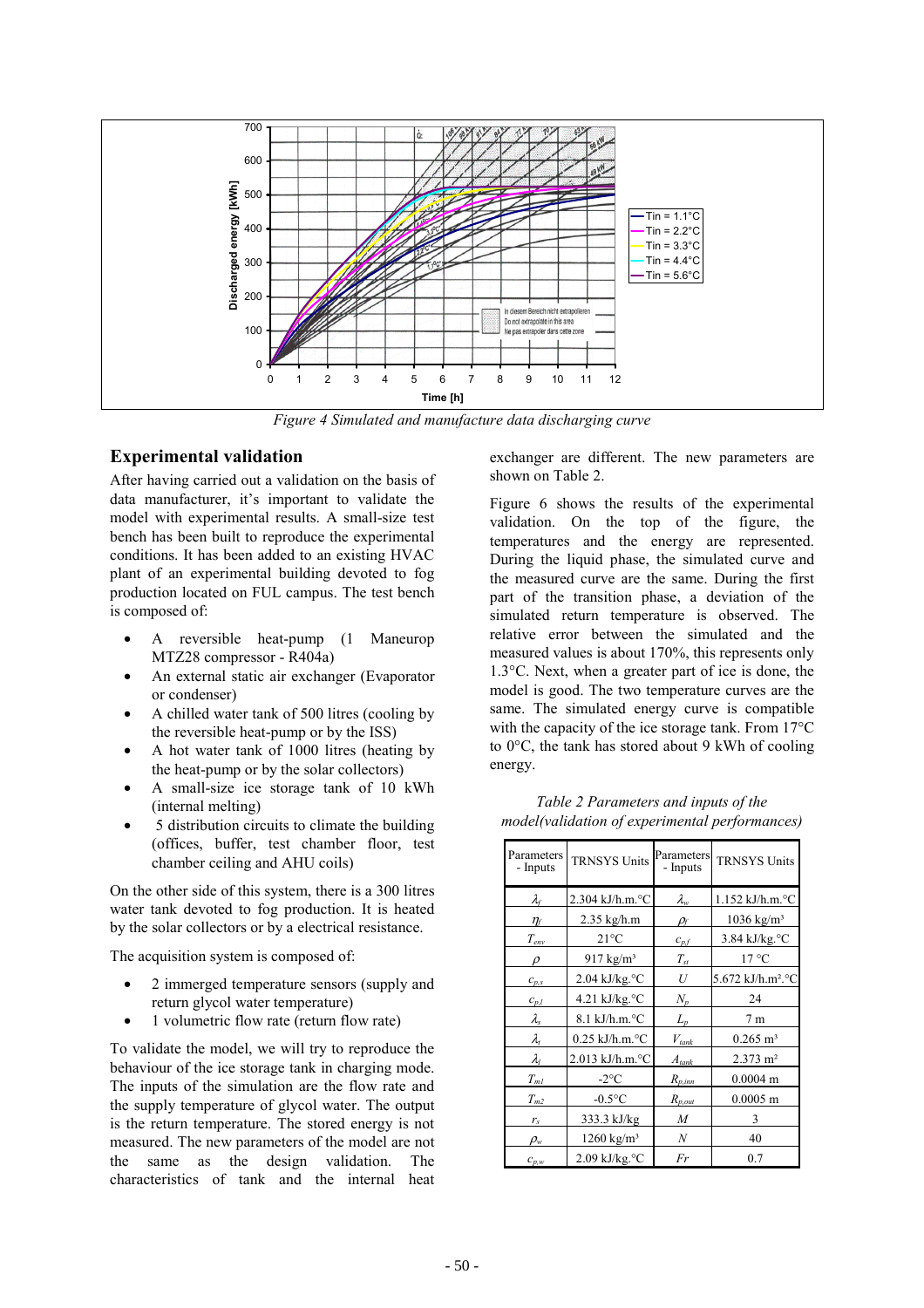

*Figure 5 Test bench scheme*



Figure 6 Experimental validation

### DISCUSSION AND RESULT ANALYSIS

First, the validation of the design performances has been done. The discharge mode of a conventional ISS of about 700 kWh has been simulated. The result of the comparison with the manufacture data allow to say that the validity of the model is quite good. In fact, the manufacture data aren't wellknown and the identification of the parameters has been done without a good feeling of the system (pictures, data extracted from folders,…). This first exercise was nevertheless1 successful.

Next, a test bench has been installed to compare the behaviour of the experimental system and the simulation model. After tuning some parameters  $(\lambda_t, T_{m1}, T_{m2}, M, N)$ , the mean absolute error of the model is about 0.2°C. The maximum absolute error is 1.3°C. The model is globally correct.

The thermal conductivity of the PCM in transition phase has decreased from 5.058 to 0.25 kJ/h.m.°C. The first value is the mean value of the solid and liquid phases. It was used for the validation of the design performances because the transition phase doesn't exist and no thermodynamic parameters are available. The transition temperature range has been widened (from  $-0.1...0.1^{\circ}$ C to  $-2...0.5^{\circ}$ C). That is explained by the presence of particles in the water (rust, waste,…) which accelerate the nucleation but decrease the growing effect.

*Table 3 Experimental errors* 

|         | Relative error | Absolute error |  |
|---------|----------------|----------------|--|
|         | %              |                |  |
| minimum |                | 0.0            |  |
| maximum | 168            | 13             |  |
| mean    | 16             | በ 2            |  |

#### APPLICATION: SIMULATION OF A TYPICAL HVAC PRIMARY PLANT EQUIPPED WITH AN ICE STORAGE UNIT

### **Presentation of the plant**

The typical HVAC plant is the primary HVAC plant of the Fondation Universitaire Luxembourgeoise. The scheme is given in Figure 7. The primary HVAC plant of FUL building is composed of refrigerating units with reciprocating chillers. Three machines are installed.

The TRNSYS library offers several models of buildings and "structures". These models go from a simplified model built on concept of "degreehours" until a dynamic multi-zone building model. For this study, the simplest model, namely "Type 12" was used.

The building is connected to a chilled water tank of 5m³ volume. A two speed pump identified PFUL on the scheme discharges the storage and supplies the chilled water in the building. The low speed is turned on as soon as the temperature in the building exceeds 15°C; high speed, as soon as this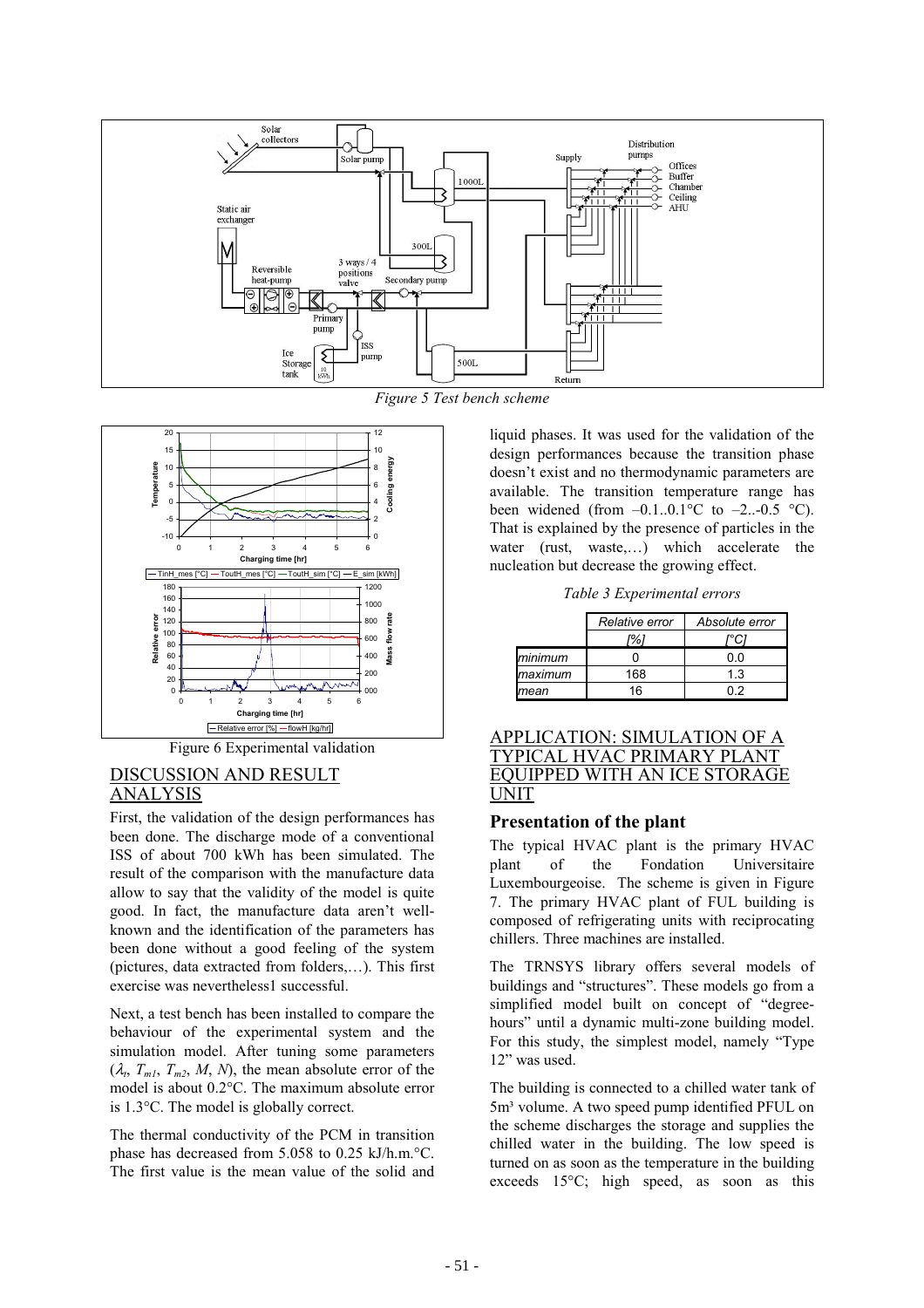

*Figure 7 Scheme of the primary HVAC plant of FUL building*

temperature exceeds 25°C. At this level, there is no temperature control of the water supplied to the building.

The chilled water of the 5m<sup>3</sup> tank is renewed thanks to the pump PB. It is started as soon as the building is occupied (between 08:00 A.M. and 05:00 P.M.). The V6 valve directs the production of cold according to the resources of the installation and priorities determined by the manager. It is at this level of the installation that the discharge of the ice storage is managed. Three methods of management (operating strategies) were simulated:

1. **"ALTERNATIVE LOAD"** : STORAGE DISCHARGE FOLLOWED BY DIRECT PRODUCTION

*A fixed quantity of cooling energy is stored. As soon as this energy quantity is obtained, the installation shifts to the direct production mode.* 

- 2. **"FULL LOAD"** : STORAGE DISCHARGE ONLY (WITHOUT DIRECT PRODUCTION) *All the cooling energy available is taken from the storage sufficiently charged or not.*
- 3. **"DIRECT LOAD"** : DIRECT PRODUCTION ONLY (WITHOUT STORAGE DISCHARGE) *All the cooling energy is produced directly by the direct production refrigerating units PAC 1 A and B, whatever storage is charged or not.*

The V5 valve then controls the temperature in pipe number 15 around 5°C. The V1 valve maintains a temperature of 4°C at the inlet of the exchanger side storage. At the outlet of the exchanger side chilled water tank, V2 valve controls the temperature of the chilled water around 5°C.The V3 valve maintains a charging temperature of –4°C.

# **Discussion and result analysis**

After having simulated three different operating strategies for an ice storage within a primary HVAC plant, we qualitatively analysed the produced results. Continuing our analysis, we will calculate for each simulation two quantities qualifying the economical state of management. These two quantities are as follows:

- The *cost* of the cold energy production. This cost is calculated according to a tariff determined by the electricity distributor: tariff "binôme A force motrice" in this case.
- The cumulated deviation of comfort in °C.h which represents the integral of the variations in temperature (inside the building) compared to two temperatures of comfort (for example 21°C and 24°C) during hours of occupation. It would be more judicious to speak about "*cumulated (deviation of) discomfort*".

Figure 8 shows a graph which represents the performances of each one of these three storage management strategies. On the x axis, we have the cumulated deviation of discomfort; on the y axis, the cost.

On this diagram, the optimal zone is the blue colour region (left bottom corner). The cost is lower and the comfort is higher. The more the point associated with a strategy is located in the right top corner, the more this operating strategy is penalizing at both the points of view of comfort and electrical cost.

The strategies "direct load" and "alternative load" are comparable from the point of view of comfort. From the financial point of view, to manage the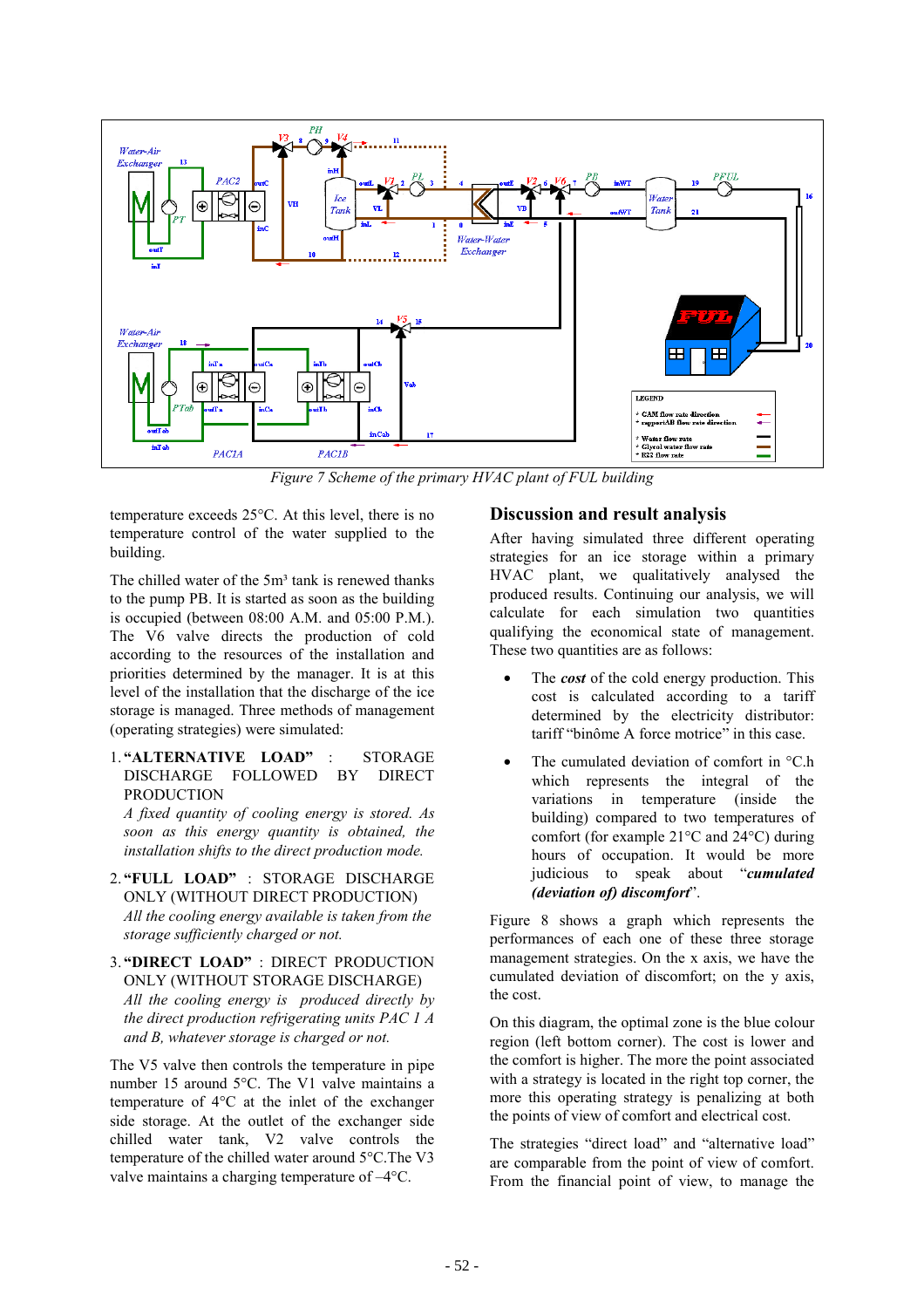cooling load with a storage is better. The electrical peak consumption of the beginning of day is smoothed because storage has the property to develop a significant refrigerating power at the beginning of discharge.

The strategy "full load" is rather far away from the two others in the diagram. Its use is cheaper than the two others. Comfort is also worse. To appreciate this strategy as good as possible, to evaluate its advantages, it would be interesting to carry out a simulation of the installation provided with a storage of greater capacity.



*Figure 8 Evaluation of the operating strategies* 

Finally, after comparison of these three strategies, we can conclude that:

- The use of a storage within the installation is cost-saving. It is possible to reduce the electric power term and thus to strongly decrease the cost of electricity.
- The design of the storage and the refrigerating unit used to charge the storage is very important. In "full load" mode, if the capacity of storage is limited or if the power of the chiller is too low, comfort could not be ensured in the building.

### **CONCLUSION**

The ice storage systems are generally used to decrease the electrical cost of the HVAC plant consumption. They shift the peak power and the consumption from on-peak hours to off-peak hours. Sometimes, they are used to increase the refrigerating power plant. But, their main objective is to realise cost-savings.

Before the installation of such systems, the design of the chillers and the storage tanks is crucial. It determines the effectiveness of the cost-saving. The cooling power of the chillers is calculated to produce the whole cold energy of the day during the hours concerned by this purpose:

$$
Power = \frac{Energy}{Hours}
$$

The storage capacity is equal to the amount of energy which could not be produced and consumed at the same time.

This conventional design of a ISS has same limitations. First of all, it doesn't take into account the variation of the COP during the 24 hours cycle. The temperature levels of the condenser and the evaporator of the chiller and the weather conditions change during this period are not considered either. Moreover, the cooling load changes throughout the seasons. The nominal conditions are reached during summer but not in winter and in autumn. In such cases, the operating strategies had to be adapted continually to be cost effective.

Before design, the simulation of some operating strategies of some ISS configurations should be more advantageous. To determine the operating strategy adapted to the cooling load and to the season allows to better carry out the design. And, ultimately, the simulation could be used to validate the design or to verify the balance between:

- the design of the ISS and the chiller,
- the design of the operating strategy.

### ACKNOWLEDGEMENTS

The authors would like to acknowledge the Région Wallonne (Belgium) for support of this work within the project "TRI": Projet TRI – Développement de la trigénération dans les bâtiments du secteur tertiaire – Convention n°0014619 – Subvention Région Wallonne.

#### REFERENCES

- Adrian Bejan 1993 Heat Transfer. John Wiley & Sons, Inc.
- ASHRAE 1997, 1998, 1999 and 2000 ASHRAE HandBookCD - Information Handling Service - 15 Inverness Way East, M/S A109 - Englewood, COLORADO 80112-5776 USA
- Bracaval Pierre 01/07/2000 Tarifs Electricité: Version externe - Electrabel - EDWAL - Gestion Commerciale, Service cogénération - Belgium
- Lebrun, J., Bourdouxhe, J.-P., Grodent, M. 1994 A toolkit for primary HVAC system energy calculation, prepared for the American Society of Heating, Refrigerating and Air Conditioning Engineers - TC 4.7 Energy Calculation - Laboratoire de Thermodynamique, Université de Liège, Belgium
- Mary Ann Piette August 1990 Learning from experience with: THERMAL STORAGE: MANAGING ELECTRICAL LOADS IN BUILDINGS - CADDET Analyses Series n°4